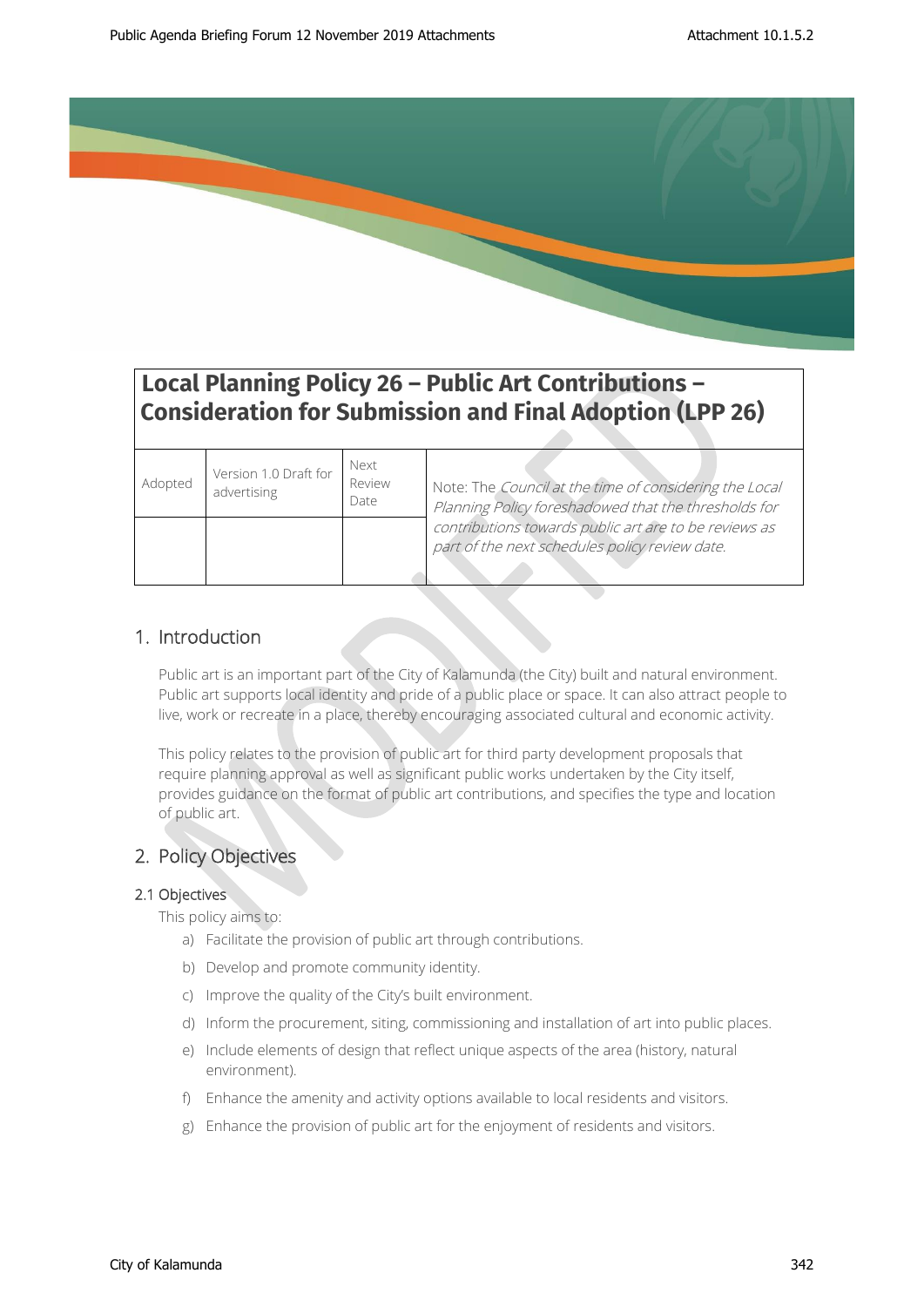

h) Provide opportunities for local artists.

# 3. Application of Policy

This policy applies to all applications for development approval where the estimated cost of development exceeds \$1,000,000 ex GST, with the exception of a single house, grouped dwelling, ancillary dwelling, building upgrades, heritage development works or any ancillary structures. It also applies to City initiated Community Facility projects and Streetscape enhancement projects, with an approved budget over \$1,000,000 ex GST and overheads.

# 4. Statutory Authority/ Legal Status

This Policy has been prepared under and in accordance with Schedule 2 of the Planning and Development (Local Planning Scheme) Regulations 2015.

# 5. Policy Statement

# 5.1 Public Art Contribution

- a) A contribution for Public Art should be provided for any development requiring planning approval valued over \$1,000,000 ex GST. The value of the contribution is one percent (1%) of the total estimated cost of development (including the budgeted costs for contingencies), with a maximum contribution cap of \$250,000 ex GST.
- b) A contribution for Public Art should be provided for any significant works undertaken by the City that are Community Facility projects and Streetscape enhancement projects that have an approved project budget over \$1,000,000 (ex GST and City overheads). This contribution is one percent (1%) of the approved project budget (ex GST and City overheads) with a maximum cap of \$250,000.
- c) An applicant/owner may choose to make a public art contribution by either:
	- Coordinating the public art project with a professional artist having regard for any Public Art Master Plan and the approval of the City or;

Paying a cash-in-lieu contribution to the City for public art having regard for any Public Art Master Plan.

d) The public art contribution is to be stipulated as a condition of development approval, or approval of project budgets for City projects, covered by this Policy.

# 5.2 Contribution Methods

- a) The applicant can meet their public art contribution needs by addressing one of the following:
	- By integrating public art on-site as a development component;
	- By providing public art onsite or in a publicly accessible area within the vicinity of the site subject to approval of the City, and/or;
	- By payment of cash in lieu to the City's Public Art Fund for the provision of public art.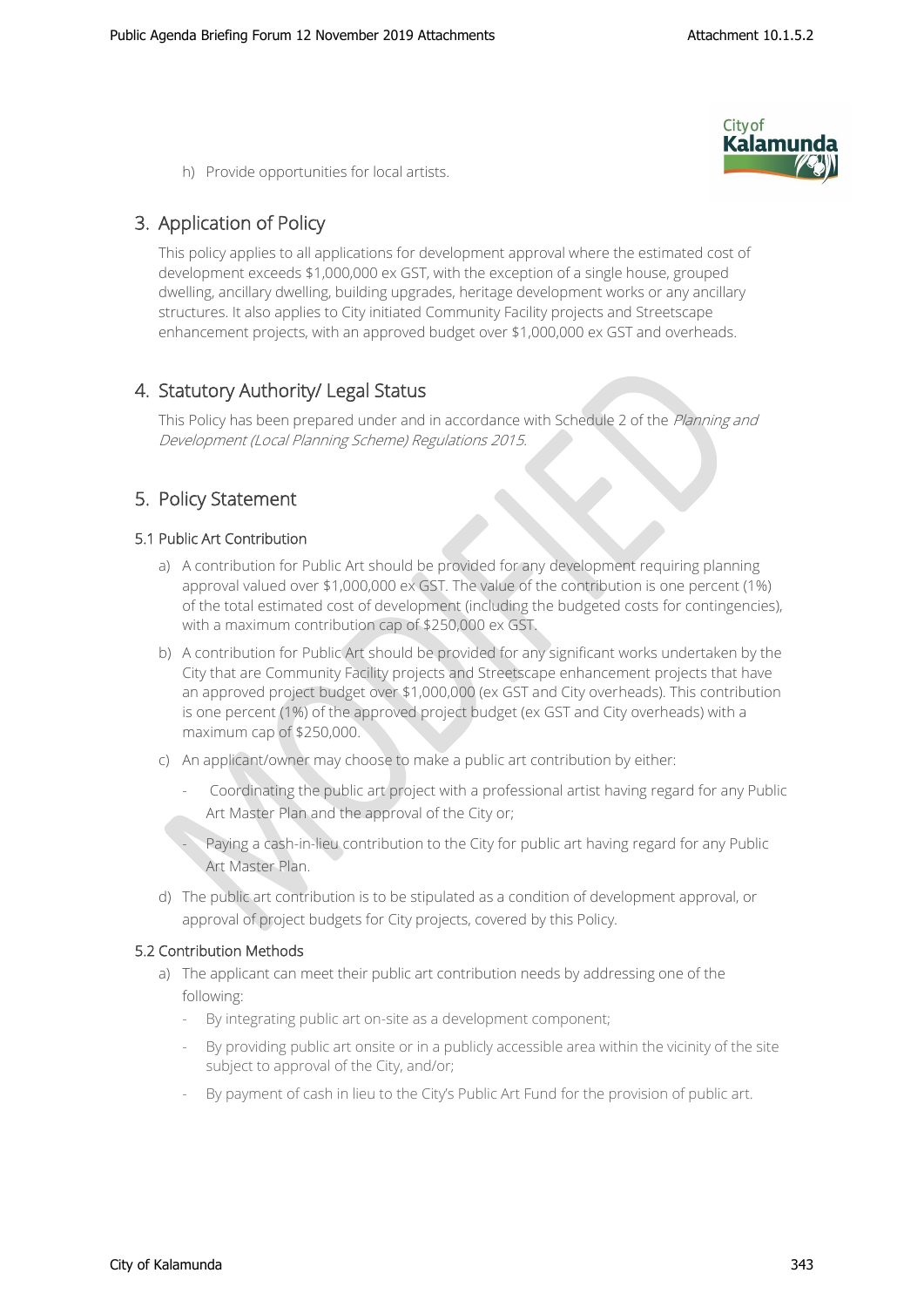

# 5.3 Cash-in-Lieu

Contributions which amount to \$30,000 or less are to be paid as cash-in-lieu to the Public Art Fund.

Cash-in-lieu funds paid in relation to more than one development may be accrued for more comprehensive or detailed Public Art projects as determined by the City in accordance with the City of Kalamunda Public Art Master Plan.

Cash-in-lieu payments will only be refunded to the owner if the development does not proceed or does not reach the stage of substantial commencement. If the development is substantially commenced the cash-in-lieu will not be refunded.

# 5.4 Public Art Strategy and Masterplan

The Strategy and Master plan will guide both the City and developers in the achievement of public art in developments, the expending of cash-in-lieu from public art contributions, as well as City procurement of art installations.

The Public Art Master Plan is to provide a coordinated approach to the expenditure of monetary contributions and will guide the kind of public art that is expected in key locations throughout the City. The Masterplan will also identify landmark locations for public artwork, underpinned by the City's Reconciliation Action Plan and acknowledgement of significant sites where appropriate.

# 5.5 The Artwork

The requires public art must:

- a) Be produced by a professional artist(s);
- b) Be in a location where it is visible from the public realm for the life of the artwork;
- c) Provide a plaque or similar item installed on or nearby the public art which details the name of the installation, the artist and date the art was installed and recognise who funded or made a contribution towards the artwork through the City of Kalamunda Public Art Policy;
- d) Be installed and completed prior to the first occupation of the new development and maintained afterwards by the owner (s);
- e) Be low maintenance, robust, durable and resistant to vandalism in nature,
- f) Where possible be integrated as an intrinsic component of the development and;
- g) Be submitted with a brief Public Art Report.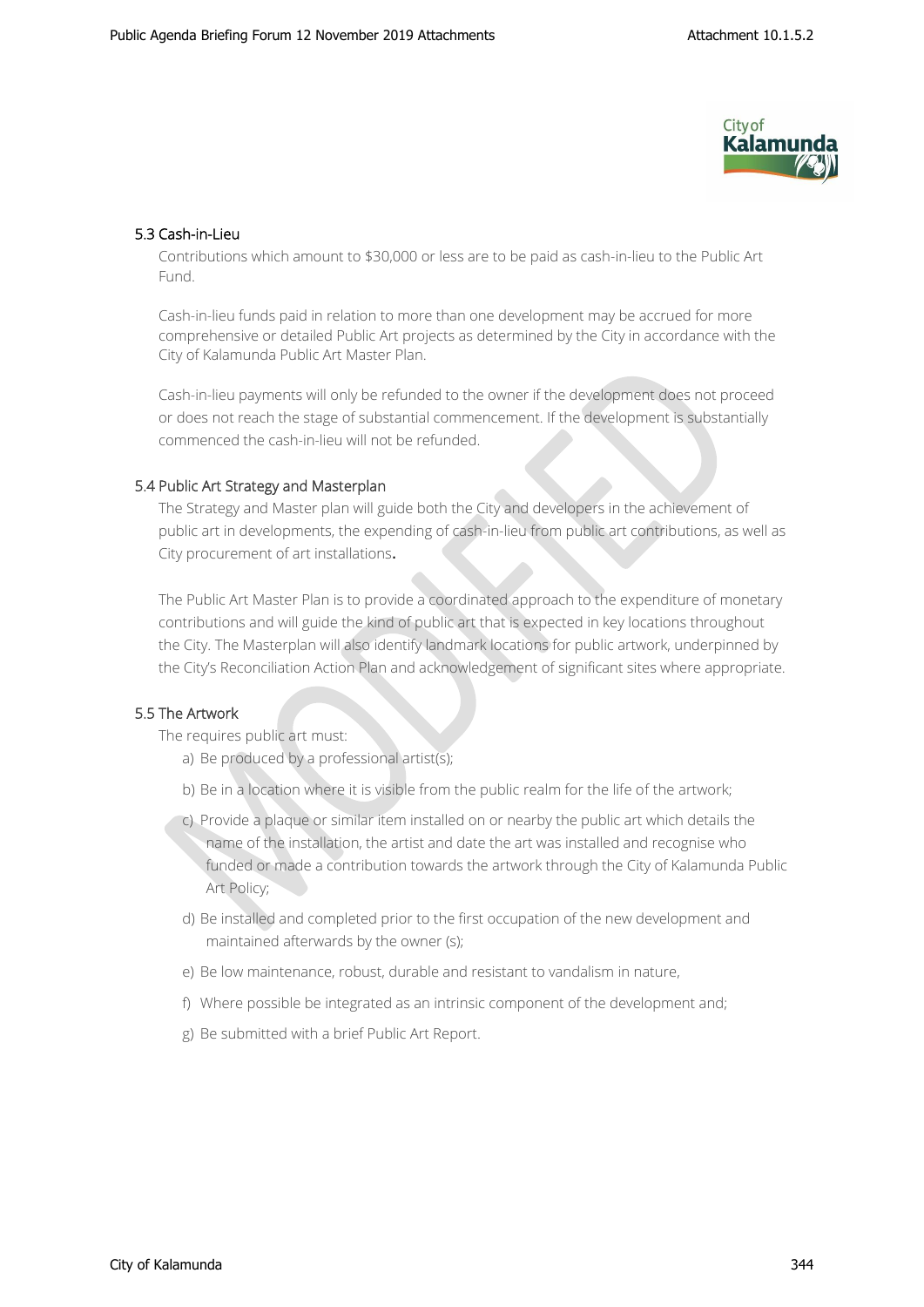

# 5.6 Types of Public Art

- a) Public art, subject to approval at the discretion of the City, may include the following types:
	- i. stand-alone sculptural works of art;
	- ii. artistic objects displayed or showcased in a public space (such as a sculpture, or moving image projection;
	- iii. murals, tiles, mosaics or bas-relief covering walls, floors and walkways;
	- iv. 3D works which can be freestanding or wall-supported;
	- v. Community art projects coordinated by a professional artist, resulting in tangible art works
	- vi. artworks that identify or interpret a significant site, person, community, history or event (such as an interpretive marker, heritage trail, or monument);
	- vii. an artist's conceptual contribution to the planning and design of the public domain (such as a playground design or street furniture);
	- viii. the involvement of artists working on integrated elements within urban infrastructure;
	- ix. artworks that may be integrated within landscaping projects or may be the landscaping or earthworks themselves; and
	- x. a component of an infrastructure or capital works project (such as functional street furniture).
- b) The following types of public art should not be provided:
	- i. Business logos, wording or names related to the development of Owner/Applicant;
	- ii. Directional elements such as super-graphics, signage or colour coding.
	- iii. 'Art objects' which are mass produced such as fountains, statuary or playground equipment.
	- iv. "Off the shelf" art and/or art reproductions.
	- v. Landscaping or generic hardscaping elements which would normally be associated with the project.
	- vi. Services or utilities necessary to operate or maintain artworks.
	- vii. Temporary and ephemeral art installations such as performance art, music, dance or exhibitions which result in short-term impact Art that requires significant ongoing curation and maintenance costs borne by the City.

# 5.7 Public Art Report

Public art applications in the City must be accompanied with a brief report including:

- a) Details of the artist's qualifications, experience and suitability;
- b) Detailed plans of the artwork(s);
- c) A description of the artwork, including the motivation behind it and its meaning;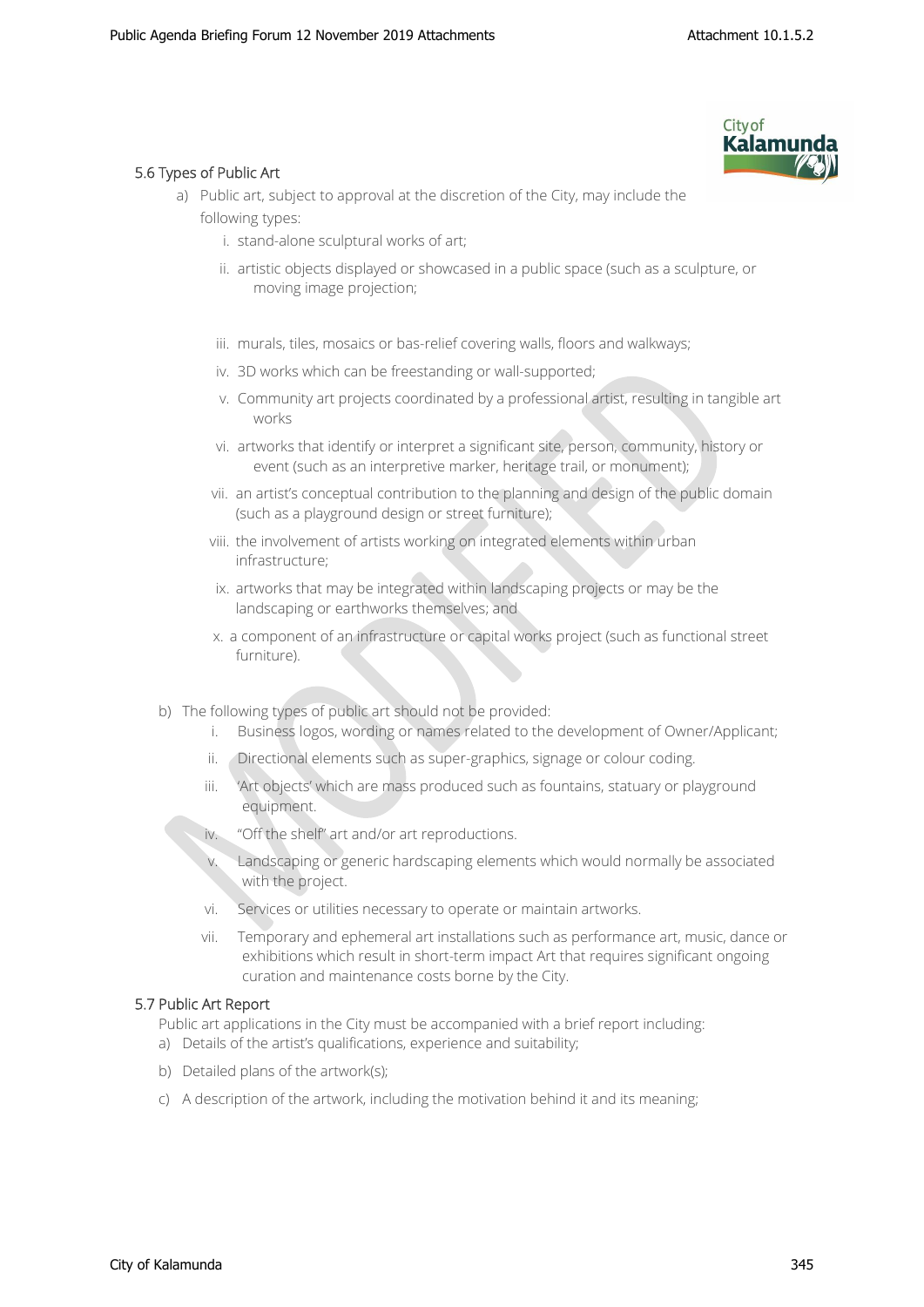

- d) Any opportunities for participation in the artworks program by local community and school groups;
- e) Details of cost calculations for public art;
- f) Details of requirements and written consent from the artist for any ongoing care or maintenance provisions by the landowner(s),
- g) Details of proposed ongoing curation and maintenance costs and;
- h) Written acknowledgement of the implications of the Copyright Amendment (Moral Rights) Act 2000, how the artist will be acknowledged, consent for any required maintenance or relocation and consent for the City of Kalamunda to publish images of the artwork.

# 5.8 Copyright and Maintenance of Artwork

- a) Copyright for completed artworks on public land are held mutually by the City of Kalamunda and the artist. Where located on privately owned land copyright is held mutually by the land owner, artist and City of Kalamunda. In practical terms, this means that the City or land owner has the right to reproduce extracts from the design documentation and photographic images of the artwork for marketing purposes such as annual reports, information
- b) The artist will have the right to reproduce extracts from the design documentation or photographic images of the artwork in books or other publications associated with the artist or artwork.
- c) Where located on public land the ongoing maintenance of the artwork is the responsibility of the City of Kalamunda. Where located on privately owned land the land owner is responsible for maintenance.

#### 5.9 Kalamunda Art Advisory Committee (KAAC)

The role of the Art Advisory Committee is to guide and inform Public Art processes, as well as assisting with applying the provisions of the Public Art Local Planning Policy and any Public Art Master Plan.

The KAAC is a sub-committee of Council nominated in accordance with the City's Local Planning Scheme No. 3, Clause 10.3, to provide professional advice in relation to public art installations.

# 6. Definitions

# 6.1 Ancillary Structures

Includes structures which are additional to the primary development such as an outbuilding, ancillary dwelling, patio, water tank, verandah, fencing, hardstand areas, carparking or other additions to an existing land use.

# 6.2 Estimated Cost of Development

Estimated cost of development includes all costs associated with the preparation, construction and full completion of a development, including all materials, labour, servicing and ancillary costs and includes the budgeted project contingency costs.

# 6.3 Professional Artist

Means an artist with extensive Public Art experience. A Professional Artist can be defined as a person who fits into at least two of the following categories: